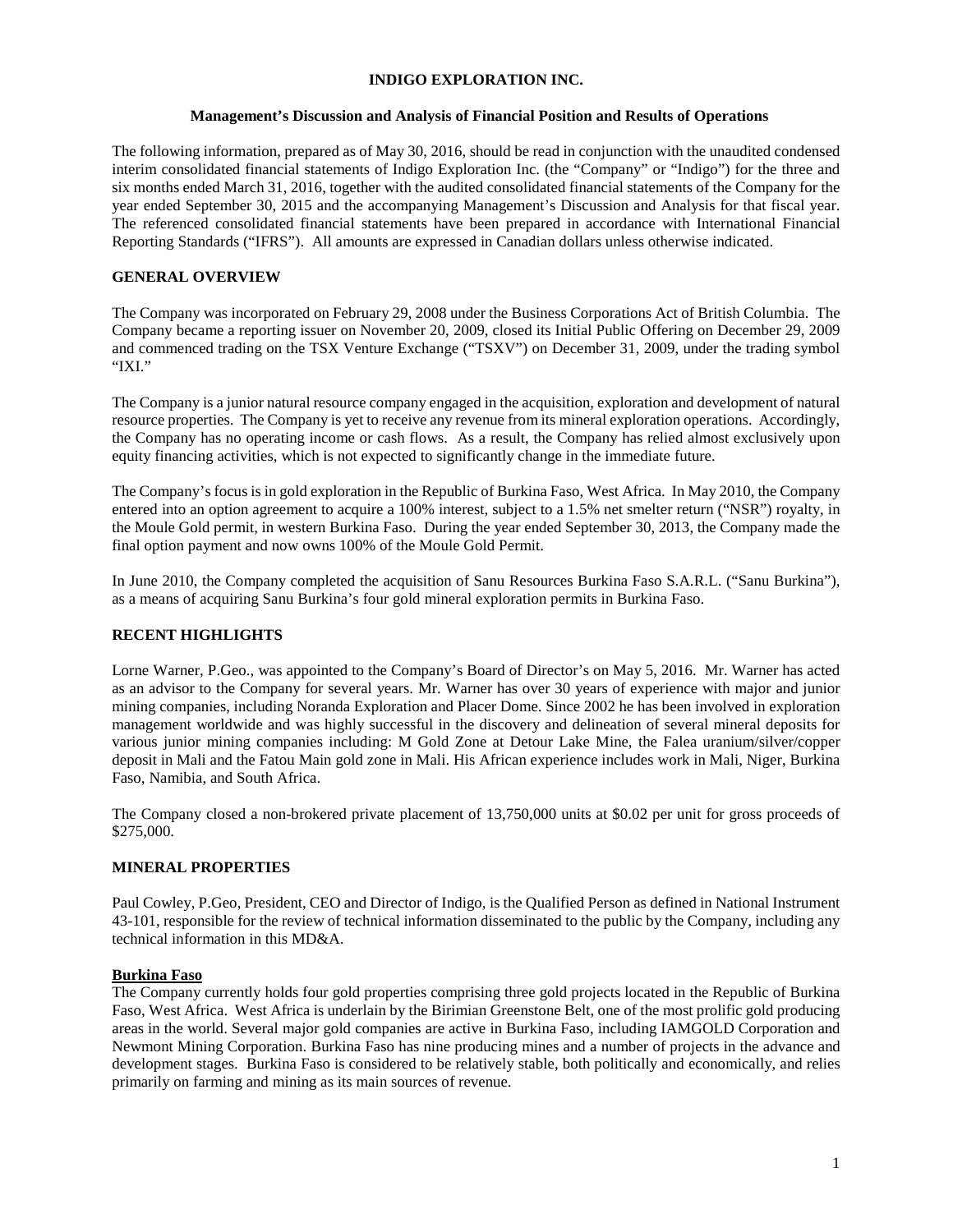Pursuant to the Mining Code of Burkina Faso, an exploration permit holder is required to incur 270,000 West African CFA Francs (\$583) of exploration expenditures per square kilometre per year in order to maintain its permits in good standing. If such expenditures are not incurred, the Government of Burkina Faso may, at its discretion, cancel the permits after giving the permit holder sixty days' notice to remedy any deficiency. The Company has not incurred sufficient expenditures on its Moule and Loto permits to comply with the Mining Code of Burkina Faso. The Company has not received any notice of cancellation from the Government of Burkina Faso and believes these permits are in good standing.

The Kodyel, Tordo and Lati permits have expired. The Company submitted the documentation required to extend the permits, however, has not yet received the permit extensions. The Company believes it will obtain extensions on Kodyel and Lati permits. The Company received a rejection letter during the three months ended March 31, 2016 from its Tordo permit extension application. The Company no longer holds Tordo and therefore during the six months ended March 31, 2016, the Company recorded a write-down of \$122,668 for the Tordo project.

The Company believes it presently holds all necessary licenses and permits on Moule and Loto, and priority on pending extensions to Kodyel and Lati, to carry on the activities which it will conduct, and that it is presently complying in all material respects with the terms of such licenses and permits. There can be no guarantee, however, that the Company will be able to obtain and maintain, at all times, all necessary licenses and permits required to continue the proposed exploration or to develop its properties into commercial production and to operate mining facilities thereon.

## *Kodyel Exploration Permit*

The 191.2 square kilometres Kodyel permit lies close to the Niger border approximately 300km east of Ouagadougou. Access is by paved road as far as Fada N'gourma about 200 km east of Ouagadougou and thence by laterite roads. The Kodyel permit covers an extension of the Fada N'Gourma greenstone belt that extends into Niger. The Kodyel permit is traversed by a regional northeast-trending fault that stretches from Ghana to Niger and separates the mafic and felsic volcanics and metasedimentary rocks of the Fada belt from the migmatites and granites to the northwest. There are several active artisanal workings within the permit, including: Hantekoura (CFA) and Kodyel 1. The extensive Tangounga and Songonduari artisanal workings currently lie off the permit but are part of the same structure, continuing towards and into Niger.

Until early 2012 the Company had been unable to access the Kodyel permit due to a border dispute between Burkina Faso and Niger. The temporary suspension on the Kodyel permit was lifted and the Company commenced exploration on the renewed Kodyel permit. The renewed permit had reduced from 238 square kilometres to 191 square kilometres to exclude a 2 kilometre wide strip adjacent to the Niger border. The permit retained a right of first refusal to include this excluded area (which hosts the Tangounga artisanal mining site) after the World Court finalizes the border location.

On April 16, 2013, the World Court handed down their decision on the position of the Burkina Faso – Niger border in the vicinity of the Kodyel permit. According to maps provided by the World Court, the new border is approximately 6 kilometres northeast of the previous border position in the vicinity of the Kodyel permit. Despite that decision, the Company was again denied access to the permit in 2013 and 2014 due to security issues. The Company is making efforts to extend the term of the original Kodyel permit which would incorporate the Tangounga artisanal workings. The Company is uncertain as to when the permit extension may be extended and when the excluded area may be returned to the Company.

### *Moule Option*

The Company owns a 100% interest, subject to a 1.5% net smelter return ("NSR") royalty, in the Moule Gold Permit, in western Burkina Faso. The Company has the right to purchase the entire 1.5% NSR royalty for US \$1,800,000. The Moule Gold Permit covers 185.6 square kilometres of prospective Birimian greenstone geology. Exploration prior to acquisition by Indigo consisted of property wide mapping, soil geochemistry, quartz veining and quartz float sampling and ground geophysics. These surveys located a number of gold targets, including: Zelingpe 1, Zelingpe 2, Vein 2 and Vein 3.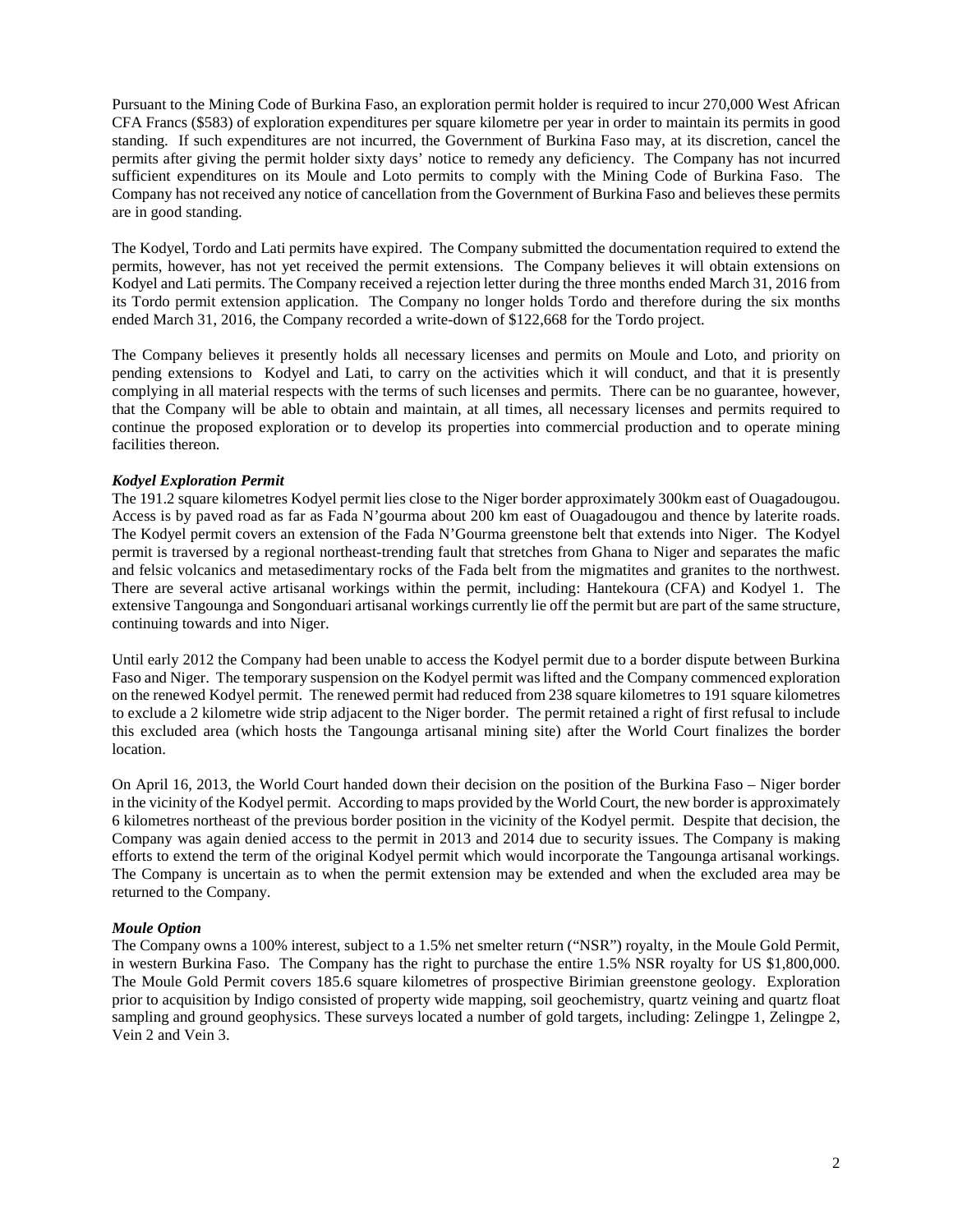The Company completed initial RC drill programs on Zelingpe 1, Zelingpe 2 and Vein 3; and followed up with a diamond drill program at Vein 2 and Vein 3. These were the first drill programs ever completed at Moule. Results of the drill programs have been reported by press release and in prior MD&A's. Drill plans and selected sections from the Moule diamond drill program can be found on the Company's website at [www.indigoexploration.com.](http://www.indigoexploration.com/)

## *Lati Exploration Permit*

The 184 square kilometre Lati Permit covers a major north-south shear zone in the Boromo greenstone belt. Lati is the site of expanding artisanal activity with at least three known active artisanal mining areas over the 8 kilometre long Prospect 1. The Lati permit is about 150 km by road west of Ouagadougou. Lati was previously explored by the United Nations Development Program ("UNDP") and the Burkina Faso Office of Mines and Geology ("BUMIGEB") for volcanic-hosted massive sulfides ("VHMS") similar to the Perkoa zinc deposit, as well as by Carlin Resources and Incanore Resources for gold.

Results of a RC drill program on Lati have been reported by press releases and in prior MD&A's. Drill plans and selected sections from the Lati RC drill program can be found on the Company's website at [www.indigoexploration.com.](http://www.indigoexploration.com/)

## *Loto Exploration Permit*

The 100% owned, 70.08 square kilometre Loto exploration permit is located in the Boromo greenstone belt, contiguous to the Moule Exploration Permit, and forms part of the Moule project. The Loto permit lies near the town of Diebougou, approximately 270 km by road from Ouagadougou of which 250 km is paved. The area is intensely farmed and it has taken time to establish a working relationship with the local community.

### *Tordo Exploration Permit*

The 143 square kilometre Tordo permit lies about 150km east of Ouagadougou. The permit covers a portion of the Fada N'gourma greenstone belt which consists of meta-tuff, meta-sediment and mafic metavolcanic rocks and has never been previously explored until recently by Sanu Burkina. The Company received a rejection on the extension application for Tordo in March 2016, so no longer holds this permit. During the three months ended March 31, 2016, the Company wrote off \$122,668 bringing the book value of the Tordo property to \$nil.

## **QUARTERLY INFORMATION**

The following is selected financial data from the Company's unaudited quarterly financial statements for the last eight quarters ending with the most recently completed quarter, being the three months ended March 31, 2016.

|                                          | For the quarter ended (\$) |               |                |               |
|------------------------------------------|----------------------------|---------------|----------------|---------------|
|                                          | Mar. 31, 2016              | Dec. 31, 2015 | Sept. 30, 2015 | Jun. 31, 2015 |
| Total revenues                           |                            | -             | -              |               |
| Loss                                     | (150, 953)                 | (20, 254)     | (45,550)       | (25, 349)     |
| Loss per share (basic and diluted) $(1)$ | (0.00)                     | (0.00)        | (0.00)         | (0.00)        |
| Total assets                             | 784.744                    | 944.648       | 972.145        | 832,504       |

|                                          | For the quarter ended (\$) |               |                |               |
|------------------------------------------|----------------------------|---------------|----------------|---------------|
|                                          | Mar. 31, 2015              | Dec. 31, 2014 | Sept. 30, 2014 | Jun. 30, 2014 |
| Total revenues                           |                            |               |                |               |
| Loss                                     | (41,091)                   | (25,064)      | (2,171,278)    | (37, 158)     |
| Loss per share (basic and diluted) $(1)$ | (0.00)                     | (0.00)        | (0.05)         | (0.00)        |
| Total assets                             | 846,676                    | 879,709       | 783.228        | 2,921,084     |

 $(1)$  The basic and diluted calculations result in the same values.

The increase of the loss reported during the quarter ended March 31, 2016 is the result of the Company recording a write-down of mineral properties of \$122,668 on the Tordo permits that were not extended. The loss in the quarter ended September 30, 2014 includes write-downs of mineral properties of \$ \$2,121,835.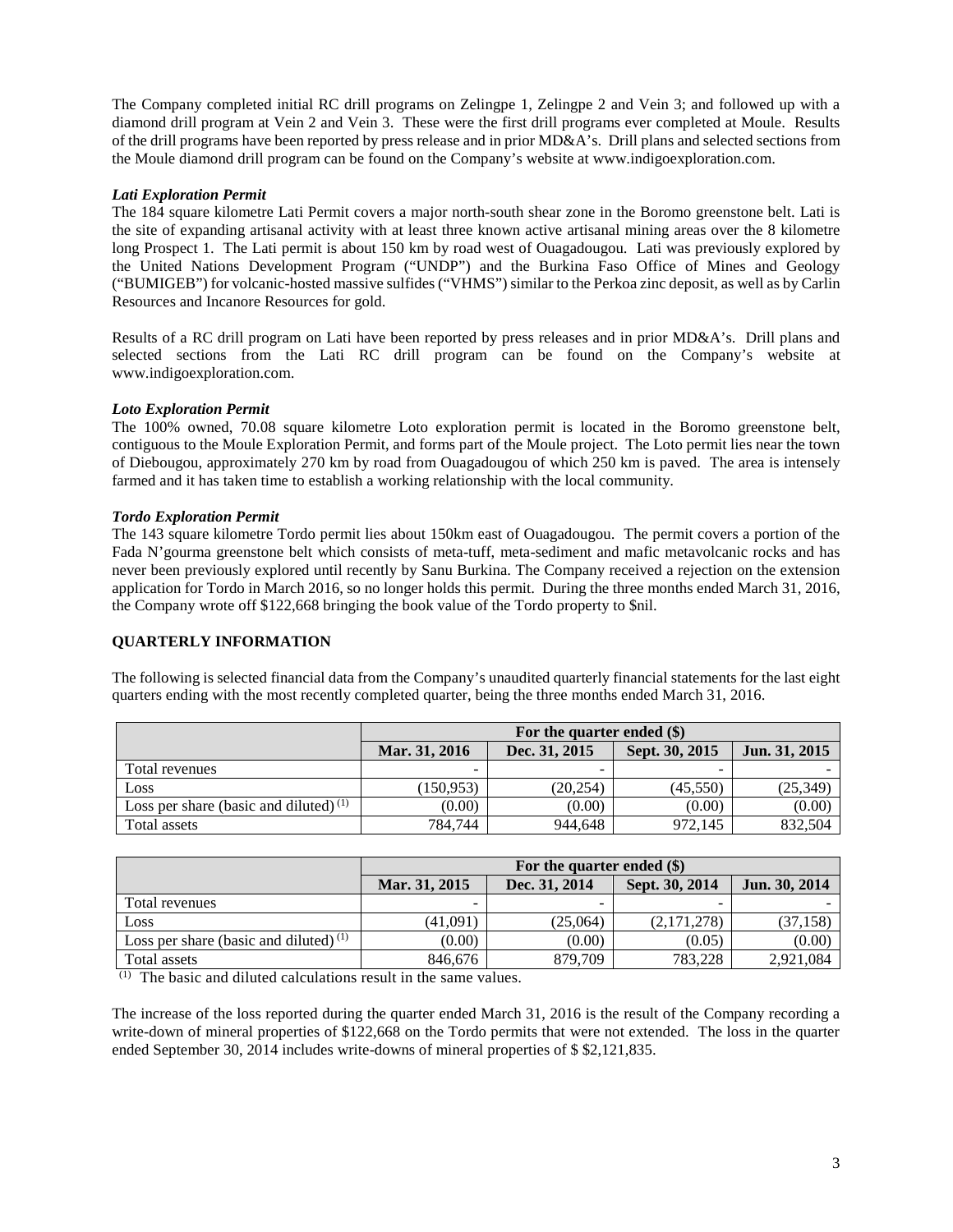## **RESULTS OF OPERATIONS**

### *Three months ended March 31, 2016*

The Company recorded a loss of \$150,953 (\$0.00 per share) for the three months ended March 31, 2016 as compared to a loss of \$41,091 (\$0.00 per share) for the three months ended March 31, 2016. The majority of the increase is the result of the Company recording a write-down of mineral properties of \$122,668 on the Tordo permits that were not extended.

Differences in other expenses of note include:

Accounting and audit fees of \$3,802 (2015 - \$12,720). Accounting and audit fees decreased due to a reduction in business activities and the timing for preparing the Company's annual financial statements and liaising with the Company's auditors.

Office and miscellaneous of \$4,593 (2015 - \$8,369). Office expenses, including those related to Sanu Burkina, decreased in the period due to a reduction in business activities.

Management and administration fees of \$9,100 (2015 - \$5,850). Management fees includes charges from the CEO billed by day's worked. The increase during the period is the result of increased meetings and travel for the CEO during the period.

### *Six months ended March 31, 2016*

The Company recorded a loss of \$171,207 (\$0.00 per share) for the six months ended March 31, 2016 as compared to a loss of \$66,155 (\$0.00 per share) for the three months ended March 31, 2015. The majority of the increase is the result of the Company recording a write-down of mineral properties of \$122,668 on the Tordo permits that were not extended.

Differences in other expenses of note include:

Filing fees of \$9,565 (2015 - \$12,596). Filing fees includes stock exchange and transfer agent fees, decreased as a result of fees incurred for the Company's AGM that was held during March 2015.

Legal fees of \$238 (2015 - \$3,497). Legal fees includes services rendered for general corporate matters and assistance provided with maintaining the Company's corporate records, decreased as a result of a reduction in general business activities and legal services rendered during prior periods that were accounted for during 2015.

Management and administration fees of \$14,950 (2015 - \$11,701). Management fees includes charges from the CEO billed by day's worked. The increase during the period is the result of increased meetings and travel for the CEO during the period.

Office and miscellaneous of \$7,523 (2015 - \$15,850). Office expenses, including those related to Sanu Burkina, decreased in the period due to a reduction in business activities.

## **FINANCING ACTIVITIES AND CAPITAL EXPENDITURES**

#### *Financing Activities*

During the six months ended March 31, 2016, the Company did not complete any financings.

Subsequent to March 31, 2016 the Company closed a non-brokered private placement for 13,750,000 units at \$0.02 per unit for aggregate gross proceeds of \$275,000. Each unit is comprised of one common share and one share purchase warrant. Each whole warrant entitles the holder thereof the right to purchase one common share of the Company at \$0.05 per share, exercisable up to three years from the date of closing.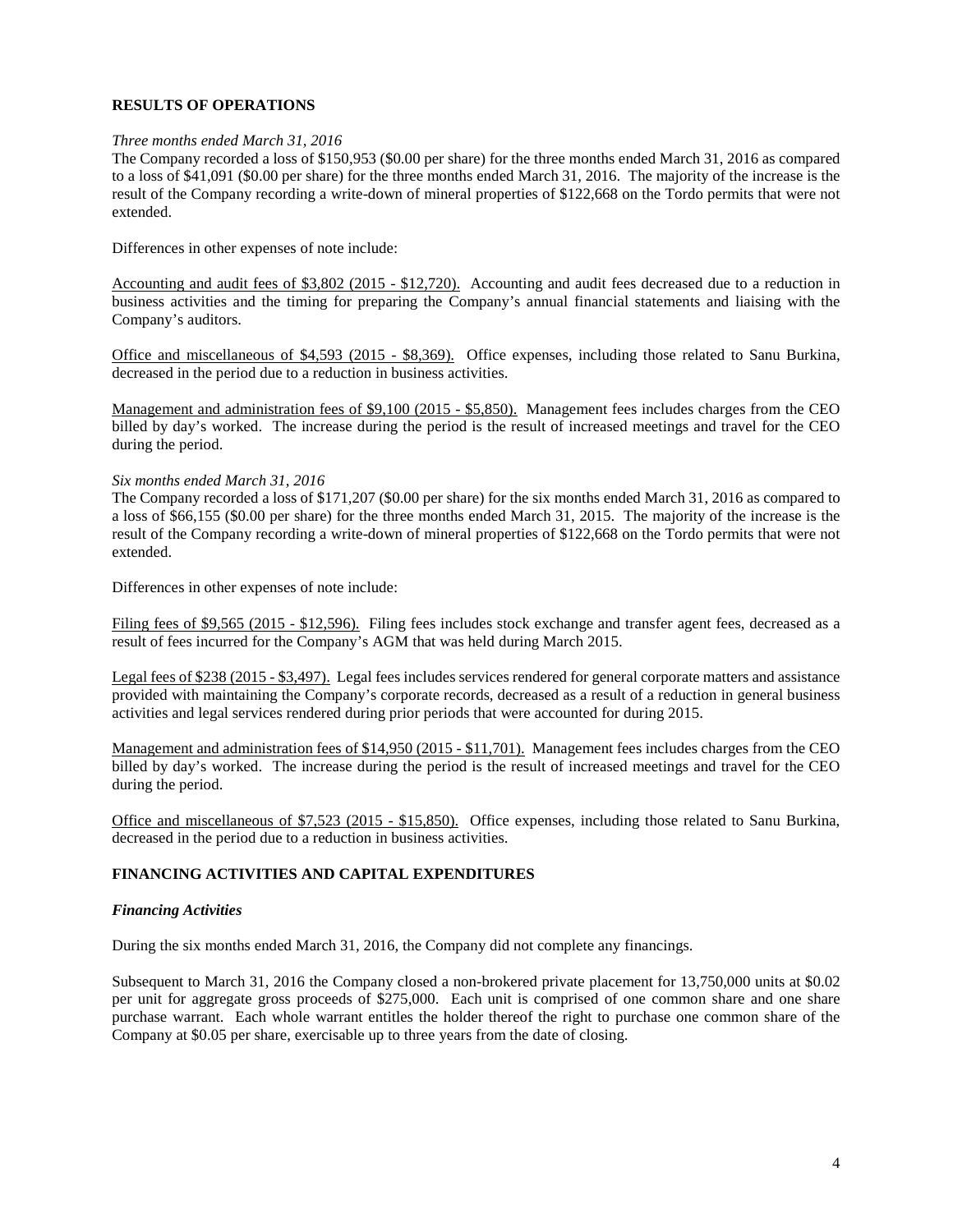During the six months ended March 31, 2015, the Company completed two of three tranches of a non-brokered private placement as follows:

- (i) On December 17, 2014, the Company closed the first tranche of 5,125,000 units at \$0.02 per unit for gross proceeds of \$102,500. Each unit is comprised of one common share and one share purchase warrant. Each whole warrant entitles the holder thereof the right to purchase one common share of the Company at \$0.05 per share, exercisable up to December 17, 2017. A value of \$5,125 has been attributed to the warrants.
- (ii) On December 24, 2014, the Company closed the second tranche of 1,000,000 units at \$0.02 per unit for gross proceeds of \$20,000. Each unit is comprised of one common share and one share purchase warrant. Each whole warrant entitles the holder thereof the right to purchase one common share of the Company at \$0.05 per share, exercisable up to December 24, 2017. A value of \$1,000 has been attributed to the warrants.
- (iii) On January 21, 2015, the Company closed the third and final tranche of the non-brokered private placement for 1,500,000 units at \$0.02 per unit for gross proceeds of \$30,000. Each unit is comprised of one common share and one share purchase warrant. Each whole warrant entitles the holder thereof the right to purchase one common share of the Company at \$0.05 per share, exercisable up to January 21, 2018. A value of \$1,500 has been attributed to the warrants.

In connection with the three tranches, the Company paid finders' fees of \$8,400 and incurred additional cash issue costs of \$2,233.

### *Capital Expenditures*

The capital expenditures of the Company during the six months ended March 31, 2016 included deferred mineral property expenditures of \$36,788 (2015 - \$59,738) on the Company's Burkina Faso projects. Refer to schedule I in the condensed interim consolidated financial statements for the six months ended March 31, 2016.

### **LIQUIDITY AND CAPITAL RESOURCES**

The Company's operations consumed \$48,625 of cash (before working capital items), including a write-off of mineral property expenditures of \$122,668 for the six months ended March 31, 2016 (2015 - \$64,948) with an additional \$36,788 (2015 - \$59,738) used on mineral property deferred exploration expenditures. The cash requirement was fulfilled from cash on hand at the beginning of the period and from the proceeds of the private placements.

The Company's aggregate operating, investing and financing activities during the six months ended March 31, 2016 resulted in a net decrease in its cash balance from \$142,784 at September 30, 2015 to \$45,589 at March 31, 2016. The Company has a working capital deficiency of \$45,493 at March 31, 2016 compared with a working capital of \$34,023 at September 30, 2015. The Company has no long term debt.

The Company has no further payments to make to acquire any of its Burkina Faso mineral properties. The Company has minimum exploration commitments in Burkina Faso in order to keep its properties in good standing. Aside from the minimum exploration commitments in Burkina Faso, the Company does not have any commitment for material capital expenditures over the near term or long term and none are presently contemplated in excess of normal operating requirements.

The Company has not as yet put into commercial production any of its mineral properties and as such has no operating revenues or cash flows. Accordingly, the Company is dependent on the equity markets as its sole source of operating working capital, and the Company's capital resources are largely determined by the strength of the junior resource capital markets and by the status of the Company's projects in relation to these markets, and its ability to compete for investor support of its projects. There can be no assurance that financing, whether debt or equity, will always be available to the Company in the amount required at any particular time or for any particular period or, if available, that it can be obtained on terms satisfactory to it.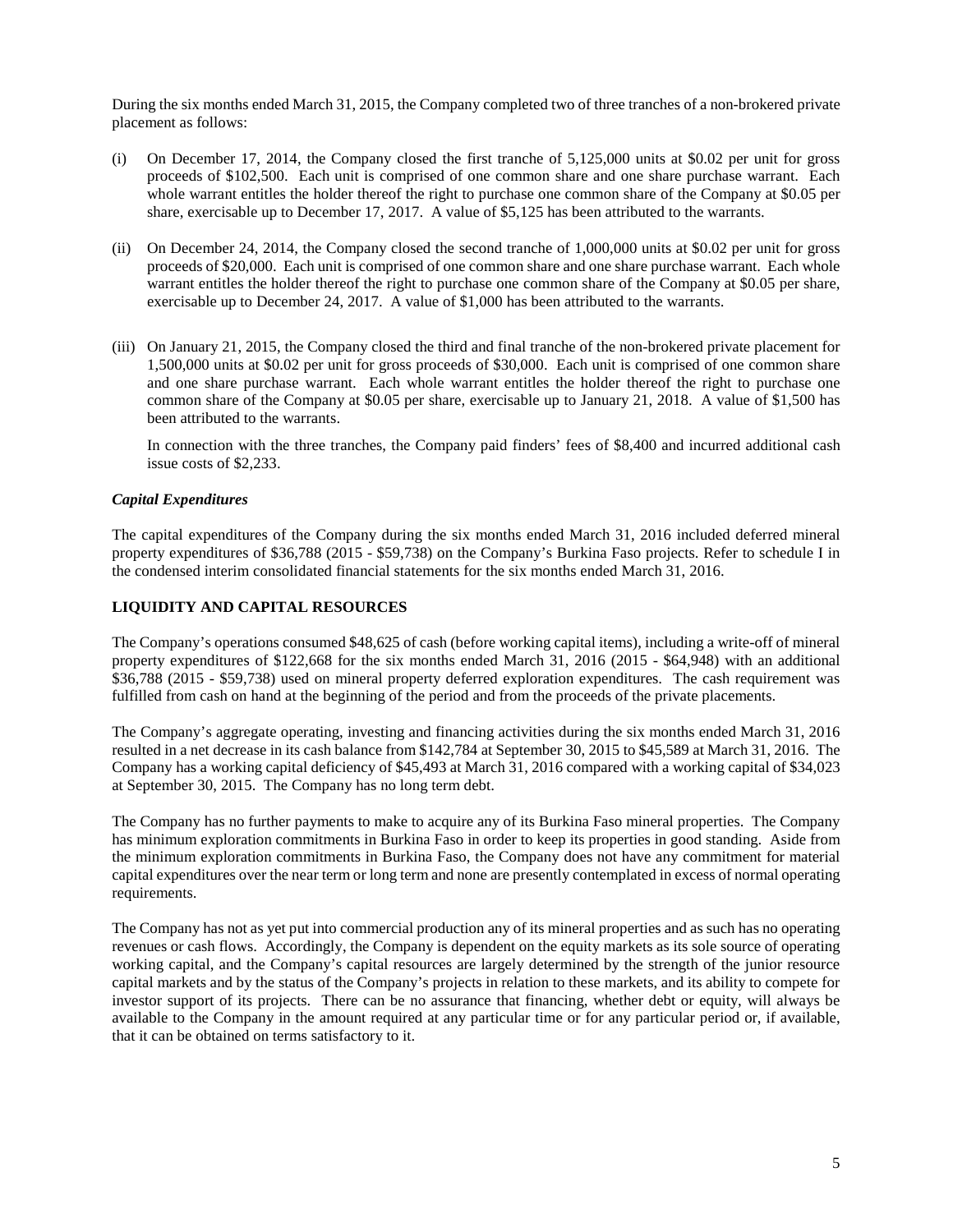## **TRANSACTIONS WITH RELATED PARTIES**

Compensation paid or payable to the directors, the Chief Executive Officer and the Chief Financial Officer for services provided during the three and six months ended March 31, 2016 and 2015 was as follows:

| Three months ended |          | Six months ended |                 |
|--------------------|----------|------------------|-----------------|
|                    | March 31 |                  | <b>March 31</b> |
| 2016               | 2015     | 2016             | 2015            |
|                    |          |                  |                 |
| 1,520              | 5,753    | 5,320            | 11,281          |
| 9,100              | 5,850    | 14.950           | 11,700          |
| 10.620             | 11.603   | 20,270           | 22,981          |
|                    | ---      |                  |                 |

 $(1)$  Includes fees billed by a company owned by the Chief Executive Officer, Paul Cowley.

The Company incurred additional expenditures charged by related parties during the three and six months ended March 31, 2016 and 2015 as follows:

| Accounting fees <sup><math>(2)</math></sup>                                                         |  |
|-----------------------------------------------------------------------------------------------------|--|
| (2)<br>Includes fees billed by a company owned by the former Chief Financial Officer, Rob McMorran. |  |

As at March 31, 2016, accounts payable and accrued liabilities includes an amount of \$74,945 (September 30, 2015 - \$59,248) due to directors and officers of the Company and/or companies they control or of which they were significant shareholders. These amounts are unsecured, non-interest bearing and due on demand.

## **FINANCIAL INSTRUMENTS**

The Company's financial instruments consist of cash and cash equivalents, other receivables, and accounts payable and accrued liabilities. Cash and cash equivalents and other receivables are designated as loans and receivables, which are measured at amortized cost. Accounts payable and accrued liabilities are designated as other financial liabilities, which are measured at amortized cost. The Company's risk exposures and the impact on the Company's financial instruments are discussed in the consolidated financial statements for the year ended September 30, 2015 and have not changed significantly during the six months ended March 31, 2016.

### **CHANGES IN ACCOUNTING POLICIES INCLUDING INITIAL ADOPTION**

#### **i) New standards and amendments effective for the first time from October 1, 2015**

The following revised standards and amendments became effective for the Company on October 1, 2015. The new and amended standards did not have a significant impact on the condensed interim consolidated financial statements. The following is a brief summary of the principal new standards adopted by the Company:

IFRS 7 – Financial Instruments disclosures. The Standard was amended to require additional disclosures on transition from IAS 39 and IFRS 9.

#### **ii) Accounting standards issued but not yet effective**

At the date of approval of the consolidated financial statements the following standards, which are applicable to the Company, were issued but not yet effective. The Company has not completed its assessment of the impact that the new and amended standard will have on its financial statements. The following is a brief summary of the principal new or amended standards.

IFRS 9 Financial Instruments - In July 2014, the IASB issued the final version of IFRS 9 Financial Instruments bringing together the classification and measurement, impairment and hedge accounting phases of the IASB's project to replace IAS 39 Financial Instruments: Recognition and Measurement. IFRS 9 retains but simplifies the mixed measurement model and establishes two primary measurement categories for financial assets: amortized cost and fair value. IFRS 9 also amends some of the requirements of IFRS 7 Financial Instruments: Disclosures, including added disclosures about investments in equity instruments measured at fair value in OCI, and guidance on financial liabilities and derecognition of financial instruments. The mandatory effective date of IFRS 9 would be annual periods beginning on or after January 1, 2018, with early adoption permitted.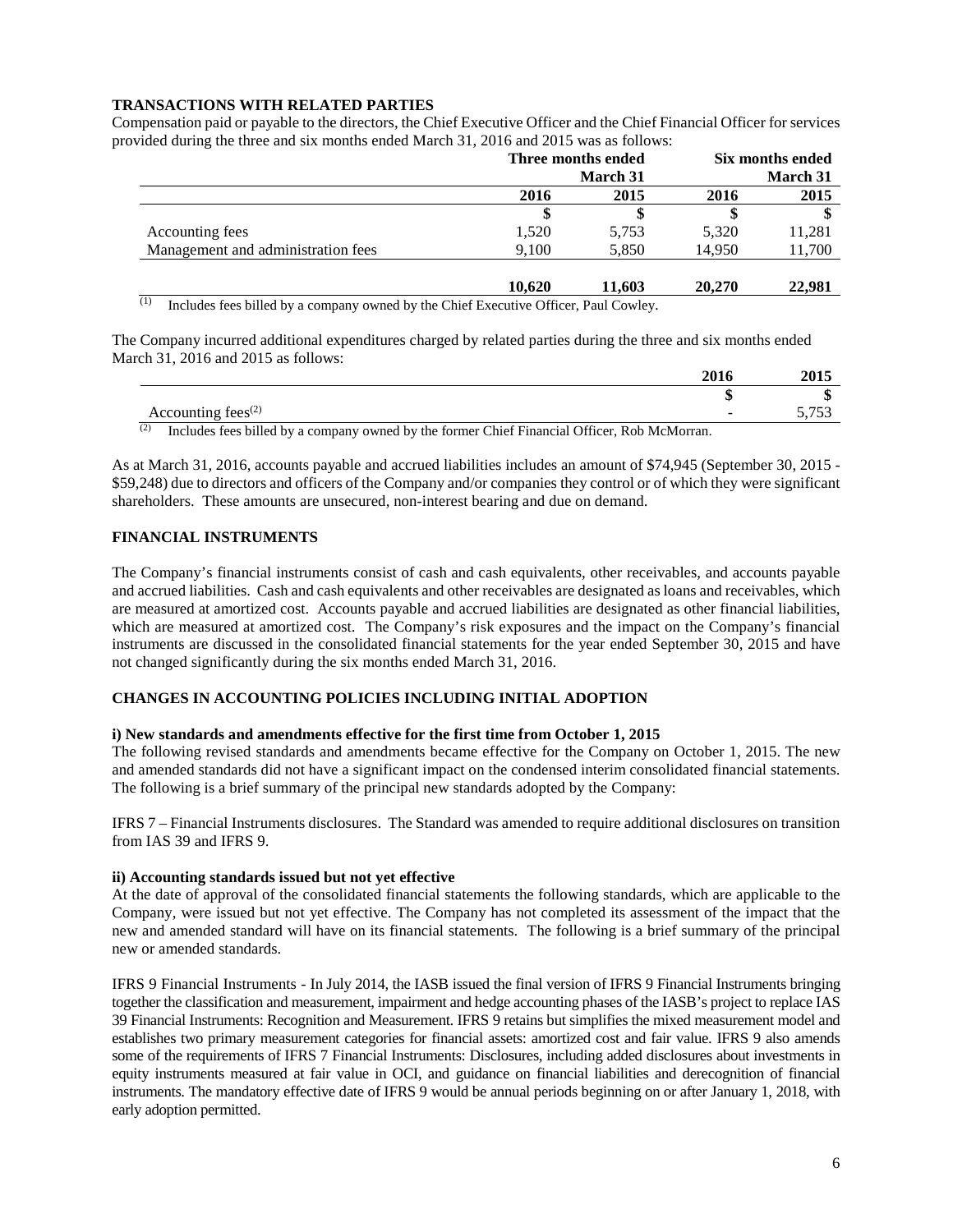IAS 7 Statement of Cash Flows - In January 2016, IASB amended IAS 7, "Statement of Cash Flows", The amendments require that the following changes in liabilities arising from financing activities are disclosed (to the extent necessary): (i) changes from financing cash flows; (ii) changes arising from obtaining or losing control of subsidiaries or other businesses; (iii) the effect of changes in foreign exchange rates; (iv) changes in fair values; and (v) other changes. One way to fulfil the new disclosure requirement is to provide a reconciliation between the opening and closing balances in the statement of financial position for liabilities arising from financing activities. Finally, the amendments state that changes in liabilities arising from financing activities must be disclosed separately from changes in other assets and liabilities. This amendment will be mandatory for reporting periods beginning on or after January 1, 2017.

## **OUTSTANDING SHARE DATA**

- a) Authorized: Unlimited common shares without par value.
- b) Issued and outstanding: 84,335,982 common shares
- c) Outstanding warrants and options

| <b>Type of Security</b> | <b>Number</b> | <b>Exercise Price</b> | <b>Expiry Date</b> |
|-------------------------|---------------|-----------------------|--------------------|
| Share purchase warrants | 4,900,000     | \$0.12                | November 4, 2016   |
| Share purchase warrants | 5,125,000     | \$0.05                | December 17, 2017  |
| Share purchase warrants | 1,000,000     | \$0.05                | December 24, 2017  |
| Share purchase warrants | 1,500,000     | \$0.05                | January 21, 2018   |
| Share purchase warrants | 13,750,000    | \$0.05                | May 20, 2019       |
| Stock options           | 515,000       | \$0.30                | November 3, 2016   |

## **DISCLOSURE CONTROLS AND PROCEDURES**

Disclosure controls and procedures are intended to provide reasonable assurance that information required to be disclosed is recorded, processed, summarized, and reported within the time periods specified by securities regulations and that the information required to be disclosed is accumulated and communicated to management. Internal controls over financial reporting are intended to provide reasonable assurance regarding the reliability of financial reporting and the preparation of financial statements for external purposes in accordance with IFRS.

In connection with National Instrument 52-109 (Certificate of Disclosure in Issuer's Annual and Interim Filings) ("NI 52-109"), the Chief Executive Officer and Chief Financial Officer of the Company have filed a Venture Issuer Basic Certificate with respect to the financial information contained in the condensed interim consolidated financial statements for the six months ended March 31, 2016 and this accompanying MD&A (together, the "Interim Filings").

In contrast to the full certificate under NI 52-109, the Venture Issuer Basic Certificate does not include representations relating to the establishment and maintenance of disclosure controls and procedures and internal control over financial reporting, as defined in NI 52-109. For further information the reader should refer to the Venture Issuer Basic Certificates filed by the Company with the Interim Filings on SEDAR at www.sedar.com.

## **RISKS AND UNCERTAINTIES**

Certain risks are faced by the Company, which could affect its financial position. In general they relate to the availability of equity capital to finance the acquisition, exploration and development of existing and future exploration and development projects. The availability of equity capital to junior resource companies is affected by commodity prices, global economic conditions and economic conditions and government policies in the countries of operation, among other things. These conditions are beyond the control of the management of the Company and have a direct effect on the Company's ability to raise capital.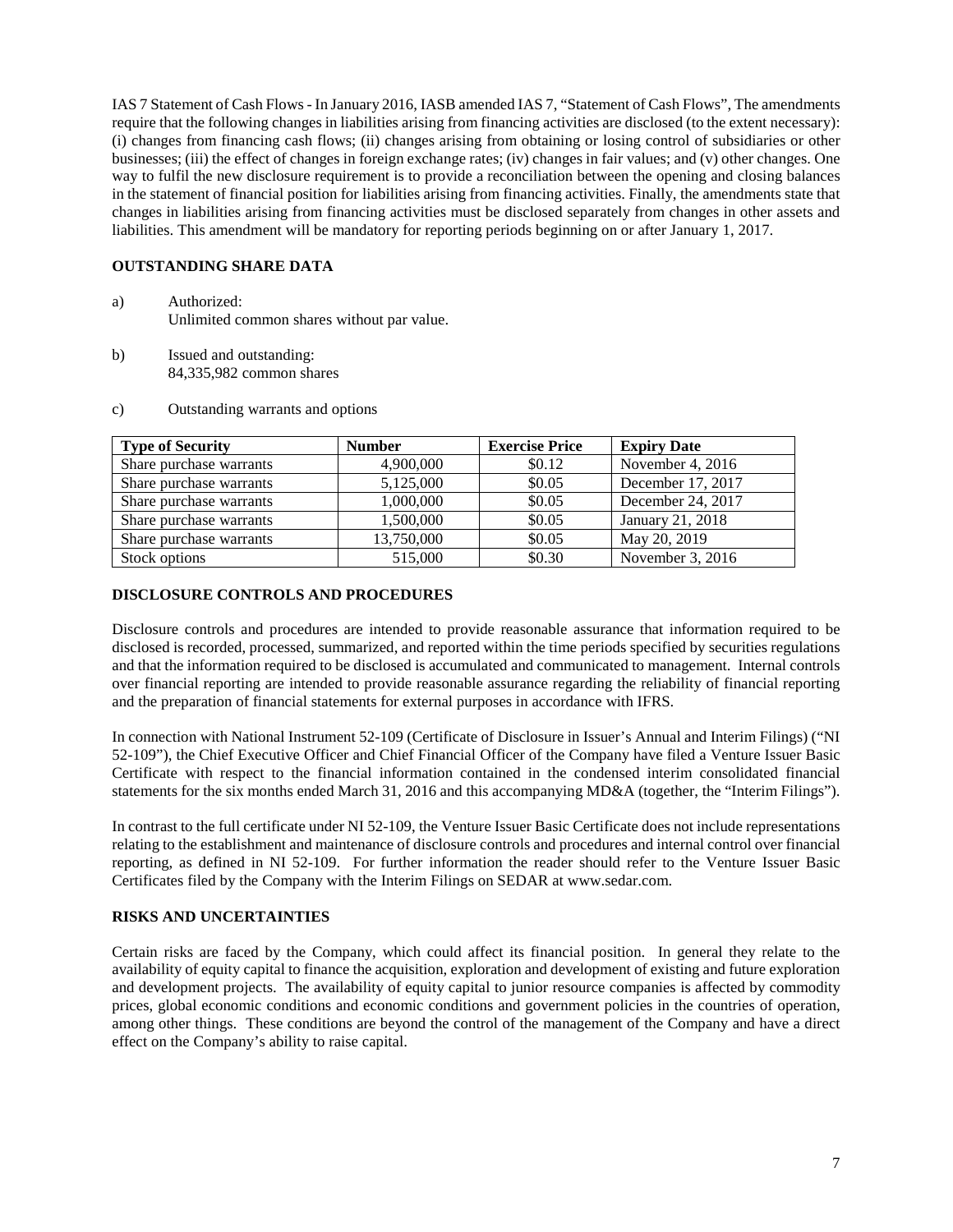The Company's working capital and liquidity fluctuate in proportion to its ongoing equity financing activities. The Company requires a certain amount of liquid capital in order to sustain its operations and in order to meet various obligations as specified under the its mineral property option agreement. Should the Company fail to obtain future equity financing due to reasons as described above, it will not be able to meet these obligations and may lose its interest in the property covered by the agreement. Further, should the Company be unable to obtain sufficient equity financing for working capital, it may be unable to meet its ongoing operational commitments.

The Company's properties are in the exploration stage and without known reserves. Exploration and development of natural resources involves substantial expenditures and a high degree of risk. Few exploration properties are ultimately developed into producing properties. Accordingly, the Company has no material revenue, writes-off its mineral properties from time to time and operates at a loss. Continued operations are dependent upon ongoing equity financing activities.

Pursuant to the Mining Code of Burkina Faso, an exploration permit holder is required to incur 270,000 West African CFA Francs (\$583) of exploration expenditures per square kilometre per year in order to maintain its permits in good standing. If such expenditures are not incurred, the Government of Burkina Faso may, at its discretion, cancel the permits after giving the permit holder sixty days notice to remedy any deficiency.

# **OUTLOOK**

The Company's focus is on the exploration and advancement of its mineral properties in Burkina Faso. A drill campaign completed in February 2012 on the Lati permit and two large soil sampling programs completed during 2012 on the Kodyel and Moule/Loto permits generated new and sizeable drill targets. Since the spring of 2012, the Company has minimized its expenditures in order to conserve cash.

In March 2016, the Company closed non-brokered private placements for gross proceeds of \$275,000 to provide working capital. Additional funding will be required in order to continue to advance the Burkina Faso permits.

A new Minister of Mines was appointed in January 2016 by the newly elected government of Burkina Faso. The Company is dialoguing with the newly appointed Minister of Mines in order to resolve pending permit extensions.

## **FORWARD-LOOKING STATEMENTS**

Forward-looking statements look into the future and provide an opinion as to the effect of certain events and trends on the business. Forward-looking statements may include words such as "plans", "intends", "anticipates", "should", "estimates", "expects", "believes", "indicates", "suggests" and similar expressions.

This Management's Discussion and Analysis ("MD&A") and in particular the "Outlook" section, contains forwardlooking statements, including, without limitation, statements about the mineral properties and financing activities. These forward-looking statements are based on current expectations and various estimates, factors and assumptions and involve known and unknown risks, uncertainties and other factors. Information concerning the interpretation of property exploration results may also be considered a forward-looking statement, as such information constitutes a prediction of what mineralization might be found to be present if and when a project is actually developed.

- Unless otherwise indicated, forward-looking statements in this MD&A describe the Company's expectations.
- Readers are cautioned not to place undue reliance on these statements as the Company's actual results, performance or achievements may differ materially from any future results, performance or achievements expressed or implied by such forward-looking statements if known or unknown risks, uncertainties or other factors affect the Company's business, or if the Company's estimates or assumptions prove inaccurate. Such risks and other factors include, among others, risks related to integration of acquisitions; risks related to operations; actual results of current exploration activities; actual results of current reclamation activities; conclusions of economic evaluations; changes in project parameters as plans continue to be refined; future prices of metals; accidents, labour disputes and other risks of the mining industry; delays in obtaining governmental approvals or financing or in the completion of development or construction activities, as well as those factors discussed in the section entitled "Risks and Uncertainties" Therefore, the Company cannot provide any assurance that forward-looking statements will materialize.